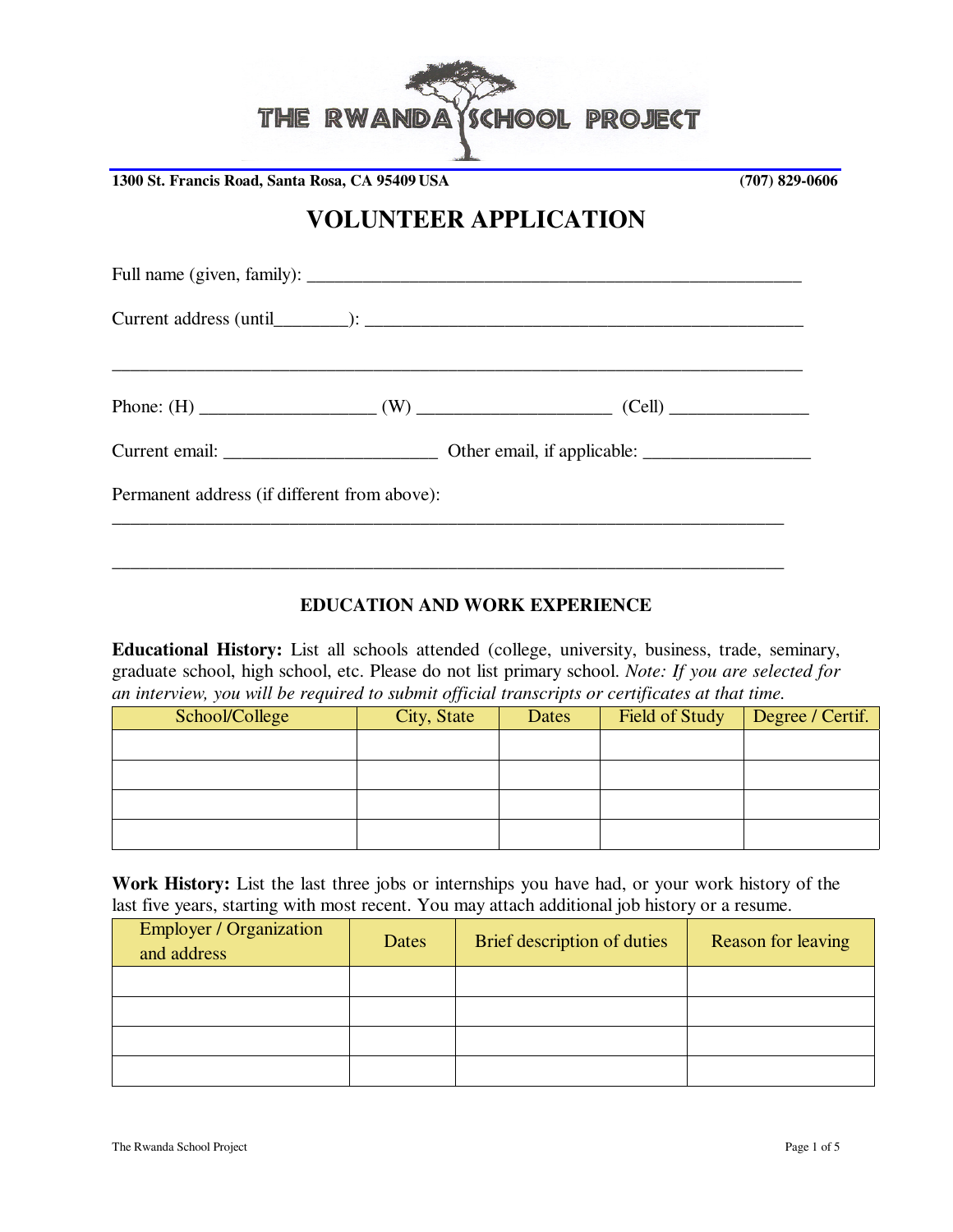**Additional training or volunteer experiences:** Please list any additional training or certificates or volunteer experience here (e.g., internships, teacher certifications, CPR, etc.):

| Organization name<br>and location | Duration (dates)<br>and total time spent | <b>Brief</b> description | Certificate or certification<br>awarded, if any: |
|-----------------------------------|------------------------------------------|--------------------------|--------------------------------------------------|
|                                   |                                          |                          |                                                  |
|                                   |                                          |                          |                                                  |
|                                   |                                          |                          |                                                  |
|                                   |                                          |                          |                                                  |

What did you gain from these experiences?

Language Skills: Please indicate your language competency in the following table. Use a 5 for Fluent, 4 for Advanced intermediate, 3 for Intermediate conversational, 2 for Beginning (some facility) and 1 for Beginner.

| Language    | <b>Speaking</b> | <b>Listening</b> | Reading | <b>Writing</b> |
|-------------|-----------------|------------------|---------|----------------|
| Kinyarwanda |                 |                  |         |                |
| French      |                 |                  |         |                |
| Swahili     |                 |                  |         |                |
| English     |                 |                  |         |                |
| Other:      |                 |                  |         |                |
| Other:      |                 |                  |         |                |

**Other Interests:** Please tell us about your leisure activities, hobbies or talents: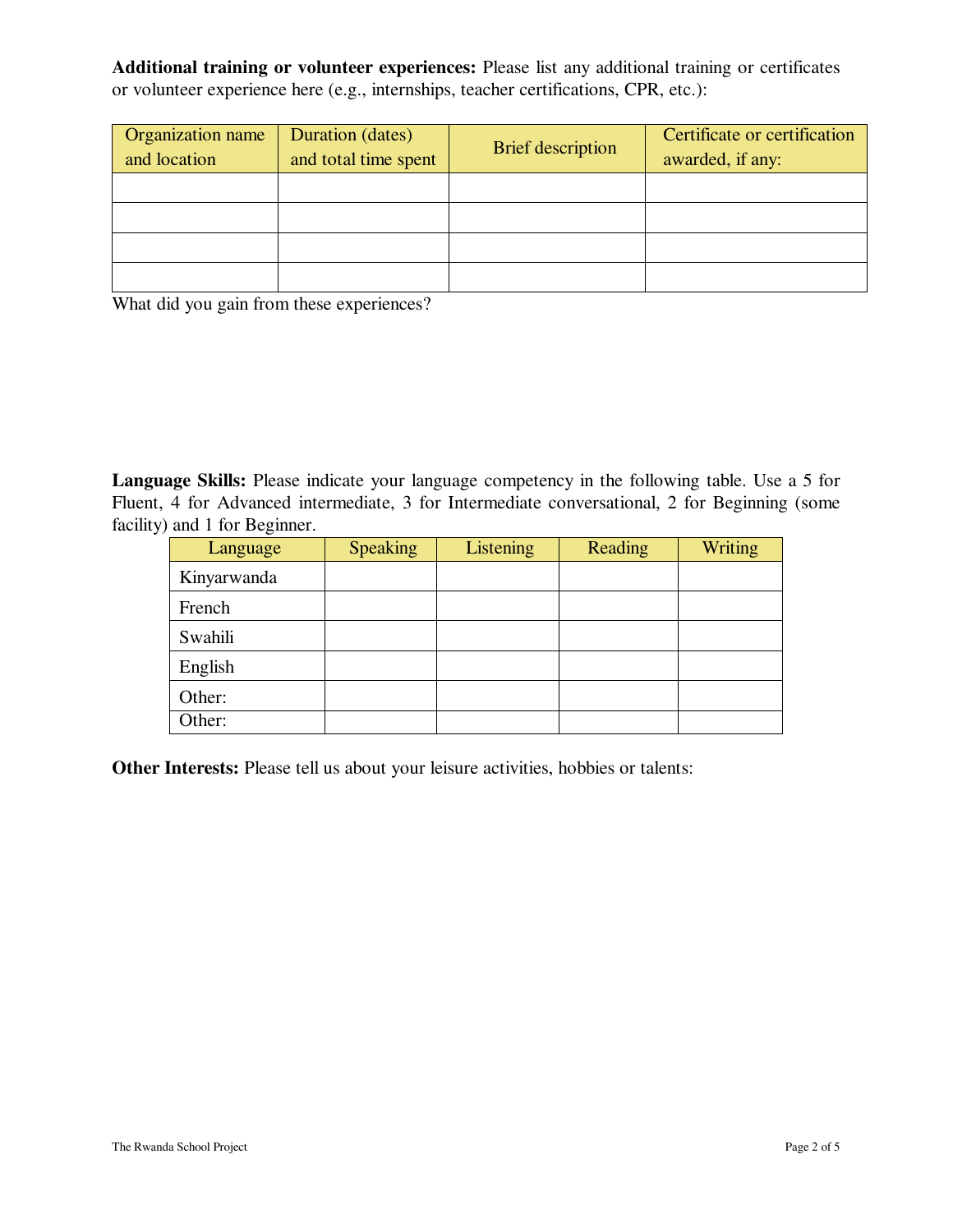#### **PERSPECTIVES AND ANALYSIS**

Please indicate your level of interest for the types of work listed below by marking "1" for a high level of interest, "2" for some interest, and "3" for no interest.

| <b>Teacher Training</b>    | <b>Library Responsibilities</b> |
|----------------------------|---------------------------------|
| Teaching; Subject(s)       |                                 |
| <b>Administrative Work</b> | <b>Building</b>                 |
| Bookkeeping                | Solar/Electrical                |
| Secretarial                | <b>Water Systems</b>            |
| Accounting                 | General Labor                   |

Please explain what skills, training, or experience you have had in the areas in which you indicated above.

#### **SELF EVALUATION AND INFORMATION**

**Instructions:** Indicate which side of the continuum you are on *most often*. Circle the appropriate number.

| I excel at group work.                                 |  |  |  | $1\ 2\ 3\ 4\ 5\ 6\$ I excel with independent work.                                                                               |
|--------------------------------------------------------|--|--|--|----------------------------------------------------------------------------------------------------------------------------------|
| I like to have a consistent<br>routine of assignments. |  |  |  | 1 2 3 4 5 6 I like to experiment with<br>projects each day.                                                                      |
|                                                        |  |  |  | I seek interaction with many people $\begin{array}{ccc} 1 & 2 & 3 & 4 & 5 & 6 \end{array}$ I seek interaction with fewer people. |
| I like to initiate projects.                           |  |  |  | $\begin{array}{cccc} 1 & 2 & 3 & 4 & 5 & 6 \end{array}$ I like to carry out projects others assign.                              |

1. Think of a job you found rewarding. What aspects of the job made it a good experience for you?

2. Describe a time when you encountered a difficulty or difference of opinion with a colleague or supervisor. How did you communicate your perspective and what was the end result?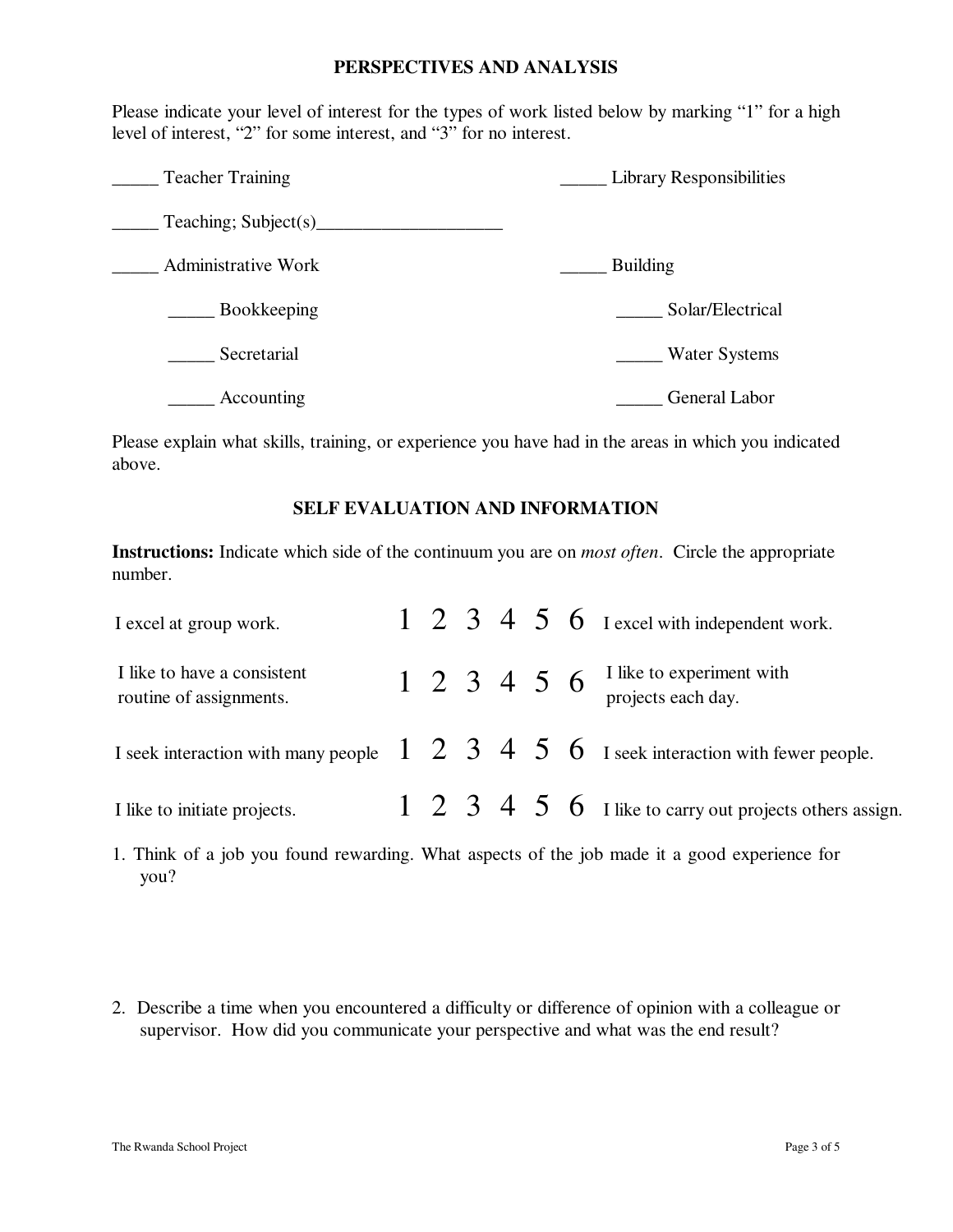- 3. What causes you stress? How do you respond to or cope with stressful situations?
- 4. What would your friends say that they like about you? In what areas might they say you have room for growth?

#### **EXPECTATIONS**

- 1. What potential difficulties do you foresee in being part of The Rwanda School Project (e.g. genocide, Christianity, Islam, language, Africa, lack of convenience in daily living, third world)? Every experience has some difficult aspects, so please respond.
- 2. How does your faith or moral code affect your daily life and your decision to volunteer?
- 3. Do you have any special needs or health concerns (physical, mental, emotional)?
- 4. Please describe briefly your decision to apply to The Rwanda School Project and how such an opportunity is related to you aspirations for the future.

#### **OPTIONAL INFORMATION:**

1. The Rwanda School Project welcomes applicants of any ethnicity, race, religion, age, economic class or sexual orientation. However, since the Project works closely with the Evangelical Lutheran Church of America and the Lutheran World Federation, it is helpful to these organizations to know when Lutherans are participating. If you are Lutheran, please indicate your synod and church home (name/address/phone/email).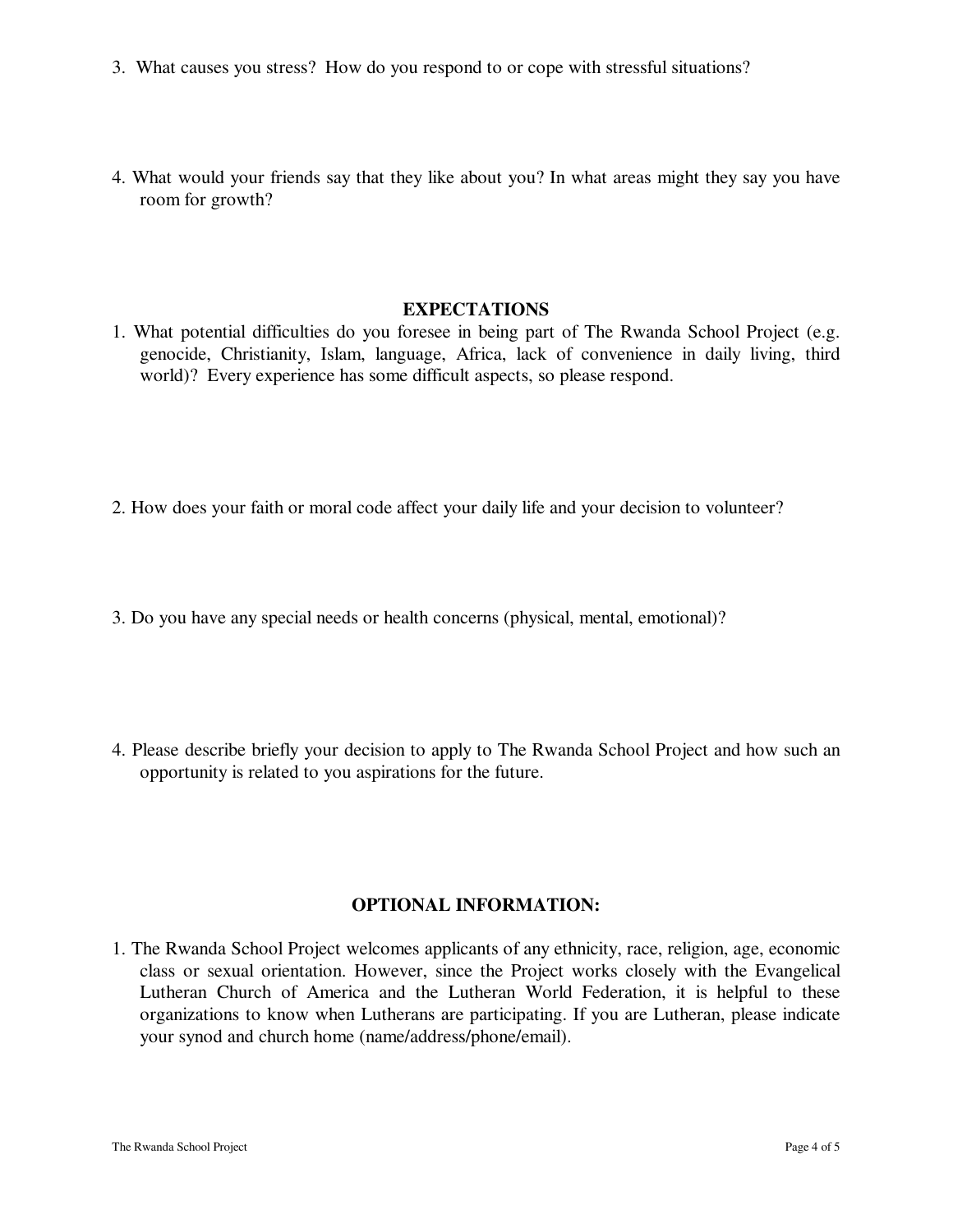- 2. How did you learn about this position? Please check all that apply:
	- Expeditionary (EL) network
	- $\Box$  Teacher / Professor
	- $\Box$  Pastor / Spiritual Leader
	- $\Box$  Friend
	- $\Box$  RSP website
	- Other: \_\_\_\_\_\_\_\_\_\_\_\_\_\_\_\_\_\_\_\_\_\_\_\_\_\_\_\_\_\_\_\_\_\_\_\_\_\_\_\_\_\_\_\_\_\_\_\_\_\_\_\_\_\_\_\_\_\_\_\_\_ ú

## **REFERENCES**

Please list 3 people as your references if you are selected for an interview. At least one reference must be from a current or former supervisor and we suggest one from a spiritual leader/mentor. Please do not include relative, co-workers or friends.

| Name | Street, City, State, Zip | Phone | Email | Relationship |
|------|--------------------------|-------|-------|--------------|
|      |                          |       |       |              |
|      |                          |       |       |              |
|      |                          |       |       |              |
|      |                          |       |       |              |
|      |                          |       |       |              |
|      |                          |       |       |              |
|      |                          |       |       |              |
|      |                          |       |       |              |
|      |                          |       |       |              |

To the best of my knowledge, the information provided in this application is complete and accurate.

Signature Date

\_\_\_\_\_\_\_\_\_\_\_\_\_\_\_\_\_\_\_\_\_\_\_\_\_\_\_\_\_\_\_\_\_\_\_\_\_ \_\_\_\_\_\_\_\_\_\_\_\_\_\_\_\_\_\_\_\_\_\_

Please submit your application to info@rwandaschoolproject.org or the address on the first page.

Thank you for applying to volunteer with The Rwanda School Project! Please send this by email to info@rwandaschoolproject.org. If you decide to withdraw your application, please notify us immediately.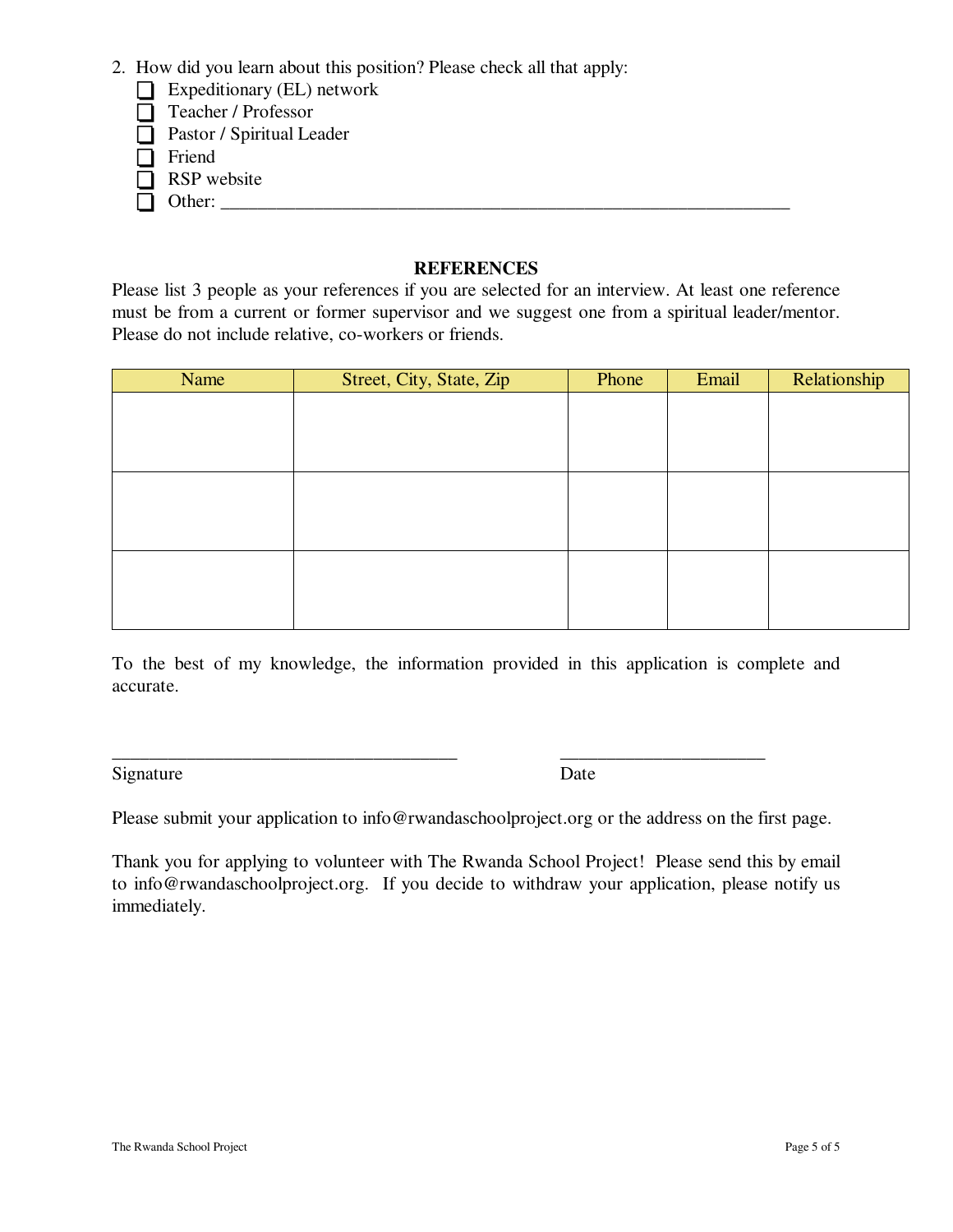

#### **1300 St. Francis Road, Santa Rosa, CA 95409 (707) 829-0606**

NOTE TO VOLUNTEER: Please provide your reference with a self-addressed, stamped envelope and fill out the top portion of this form for them. Appropriate references are work supervisors, teachers, professors, or volunteer supervisors. One reference may be from a family friend. Please do not submit references from family members or co-workers.

Full name \_\_\_\_\_\_\_\_\_\_\_\_\_\_\_\_\_\_\_\_\_\_\_\_\_\_\_\_\_\_\_\_\_\_\_\_\_\_ Phone \_\_\_\_\_\_\_\_\_\_\_\_\_\_\_\_\_\_

Length of time you hope to volunteer:

------------------------------------------------------------------------------------------------------------

The person named above has applied to volunteer with The Rwanda School Project in Rwamagana, Rwanda (East Africa). Please evaluate the candidate's suitability for this work to the best of your ability.

How long and in what capacity have you known this person?

Please rate the candidate's ability in the following area, with  $1 =$  excellent,  $2 =$  good,  $3 = \text{fair}$ ,  $4 = \text{limited}$ , or  $5 = \text{poor}$ . Please indicate "unknown" if you're not sure.

|                                                            |  |  | unknown |
|------------------------------------------------------------|--|--|---------|
| Ability to deal with unforeseen situations                 |  |  |         |
| Ability to handle an environment where people speak        |  |  |         |
| a foreign language where s/he doesn't understand           |  |  |         |
| Ability to relate to people with different customs and     |  |  |         |
| opinions from what s/he may accept as "normal"             |  |  |         |
| Flexibility in changing routines                           |  |  |         |
| Ability to live in community with others                   |  |  |         |
| Ability to work without direct supervision                 |  |  |         |
| Ease in meeting people                                     |  |  |         |
| Ability to live without all the comforts of home           |  |  |         |
| Sense of humor                                             |  |  |         |
| Expertise in field                                         |  |  |         |
| Ability to confront and discuss problems straightforwardly |  |  |         |
| Diplomatic skills in dealing with misunderstandings        |  |  |         |

See next page.